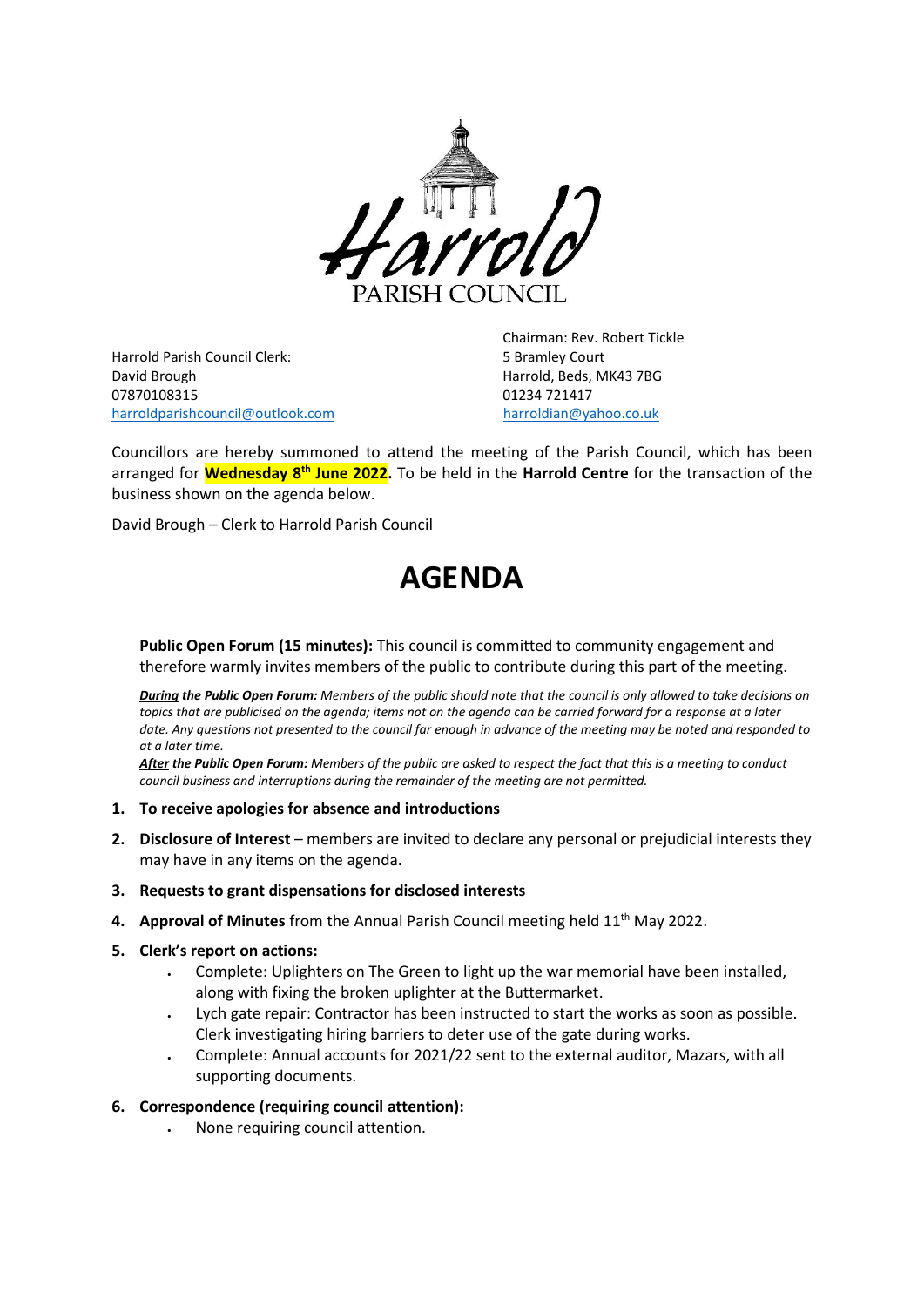#### **7. Finance Report**

• Approval for monthly payments and noting of income.

| <b>Invoice Date Payment</b>               | Pavee               | <b>Details</b>                    | <b>Method</b> | Gross    | Income |
|-------------------------------------------|---------------------|-----------------------------------|---------------|----------|--------|
| 06 May 2022 Other: Various                | Clarkes Outdoor     | Replacing 2 broken posts on Green | <b>DPC</b>    | 154.00   |        |
| 11 May 2022 Grass: In Trim                | In Trim             |                                   | DPC.          | 552.00   |        |
| 12 May 2022 Other: Various                | J Peverell          | Jubilee Event expenses            | DPC.          | 36.58    |        |
| 12 May 2022 Other: Various                | I PECORELLA         | Jubilee Ice Cream Van             | DPC.          | 440.00   |        |
| 16 May 2022 Bottle Bank: Income           | <b>BBC</b>          |                                   | <b>BAC</b>    |          | 236.70 |
| 18 May 2022 Staff costs                   | N/A                 |                                   | <b>DPC</b>    | 2,302.58 |        |
| 20 May 2022 Other: Various                | Fawns playgrounds   | Replacement bolts & key           | <b>DPC</b>    | 31.19    |        |
| 24 May 2022 Electricity: Buttermarket EON | <b>EON</b>          |                                   | D/D           | 32.49    |        |
| 01 June 2022 Other: Various               | I PECORELLA         | Jubilee Ice Cream Van             | DPC.          | 220.00   |        |
| 08 June 2022 Other: Various               | D Brough            | Grass seed for Lower Green        | <b>DPC</b>    | 29.99    |        |
| 08 June 2022 Other: Various               | Len Worrall         | Memorial/buttermarket uplighting  | <b>DPC</b>    | 2,450.00 |        |
| 08 June 2022 Brook: Skip at Town Farm     | <b>Riches Skips</b> | 2 x emptying of skip              | <b>DPC</b>    | 560.00   |        |
|                                           |                     |                                   |               | 6.808.83 | 236.70 |

## **8. Crime statistics and information and intelligence exchange** Crime report for May 2022 shared with councillors.

#### **9. Planning applications and enforcement** None

#### **10. August 2022 parish council meeting**

Proposal from Cllr Tickle: To consider not holding an August parish council meeting due to the holiday period.

### **11. Standing item: Lower Green Working Group**

Cllrs Tickle, Pedersen, Green, Robinson, Barrett, Turner, Littlemore.

#### Further improvements to the Lower Green from the Lower Green Working Group:

- To consider planting a hedge to cover the bare fencing on the east side of the Lower Green:
	- $\circ$  Hedge cost: to be finalised in the autumn when ready to plant pre-approval up to
		- £600. Proposal for Hornbeam or Copper Beech. o Labour cost from Ash Gardens of £490 including waste removal.
		- $\circ$  Location as per plan circulated, and to include moving of the life-saving equipment away from the fence to allow planting.
- To consider a quote for £550 to cover: clearing nettles and brambles, bases of trees to be cleared of foliage, all tree crowns to be raised above head height where applicable.
- To consider a quote for a small wooden bridge for improved access (quote circulated)
- To consider replacing the two wooden bins at the Lower Green with larger bins from Glasdon: Jubilee 240 wheelie bin housing with wheelie bin £900 (Exc VAT) each, or with a sack retention system and set of 50 sacks £1050 (Exc VAT). Assuming councillors can install if not, installation costs to be added.

#### **12. Borough Councillor's report for Harrold Ward**

To be distributed to councillors prior to the meeting and made available on the parish council website.

#### **13. Noting of any further items for future agendas – no decisions can be taken**

#### **14. Clerk salary review**

• To resolve that, under Section 1 Paragraph 2 of the Public Bodies (Admission to meetings) Act 1960, the press and public be excluded from the meeting for the next item of business due to the confidential nature of staff matters.